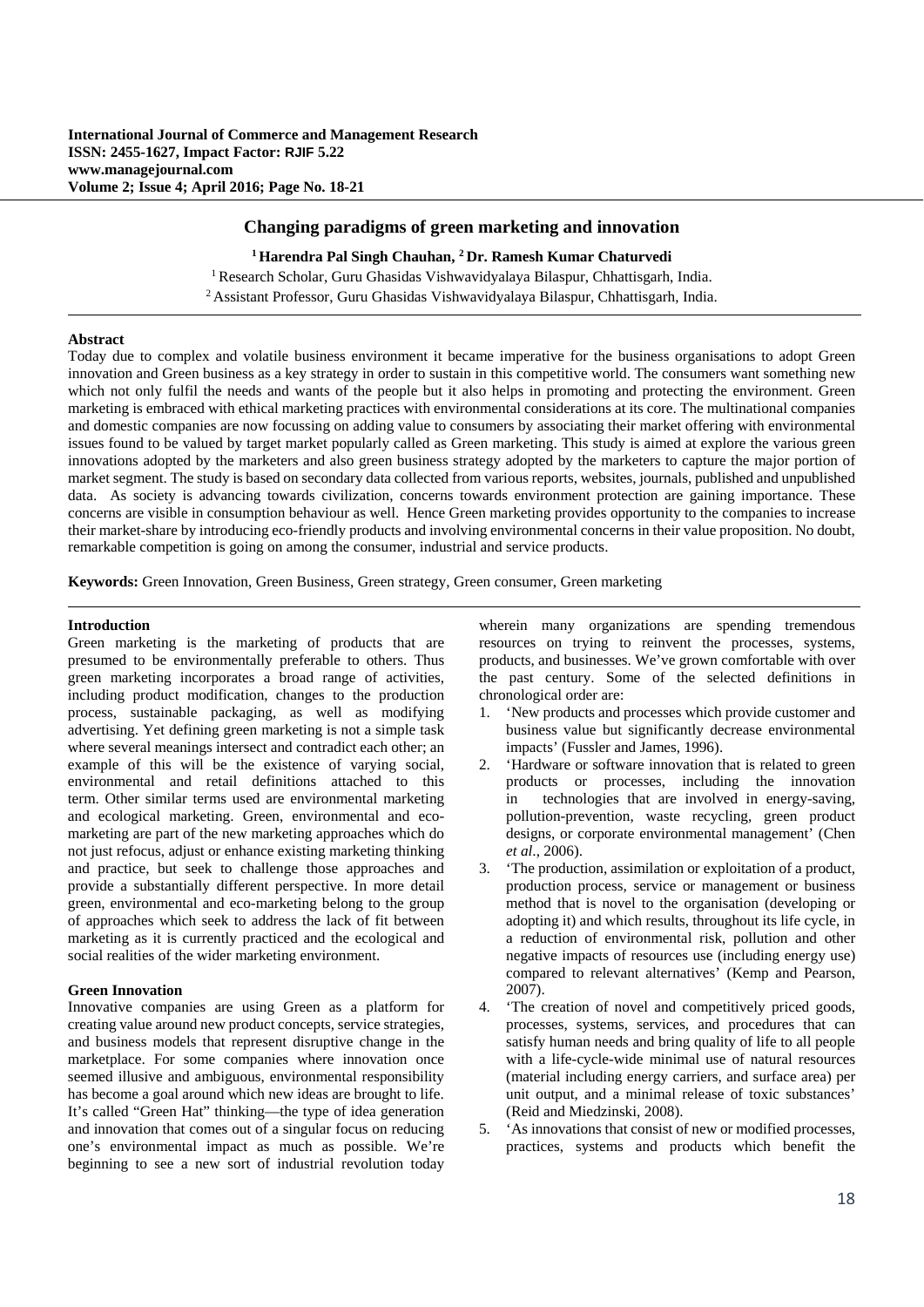environment and so contribute to environmental sustainability' (Oltra and Saint Jean, 2009).

6. The creation or implementation of new, or significantly improved, products (goods and services), processes, marketing methods, organizational structures and institutional arrangements which – with or without intent – lead to environmental improvements compared to relevant alternatives' (OECD, 2009).

# **Green Business**

Green business is a relatively new and not well defined by various academicians and organisations, it can be interpreted in different ways by different people and organizations. What is considered as green by people/organization is differ to others. Furthermore, the definition of green business is becoming undermined by a proliferation of green labeling and standards. These standards are leading some consumers to consider "green labels" to simplify a marketing tool with little significance behind it. The basic concept of a green business lies in business sustainability. This can be well understood by both consumers and organizations. But, there is a difference in its implementation to what extent it can be applied in practice. In particular, the business decisions should adopt green are based on good business sense. Green business opportunities provide consumers with ecologically sound products and services. These environmental friendly businesses also provide a competitive niche. This industry is one of the youngest and as such competition may not be as stiff compared with other small business opportunities.Companies are also becoming more environmentally responsible as part of an overall commitment to Total Quality Management or sustainable development. Sustainable development involves meeting the needs of the present without compromising the ability of future generations to meet their own needs. In addition to protect and preserve the environment, "going green" is the only way to grow the business by reducing the eliminate waste. Green business opportunities exist today for both residential and business customers.

## **Green strategy & tactics**

The "Green movement" opens the door to a customer engagement strategy that is deeply connected to their values and identities. Organizations have an opportunity, through Green, to build strong, lasting relationships with their audiences. The green strategy and tactics should be simultaneously implemented by the customers & the marketers. In reacting to environmental constraints required by green marketing, managers should apply the Precautionary Principle. Environmental issues are fraught with scientific and social uncertainties. In designing new products and services, marketers should choose a strategy providing benefits even if the environmental issue proves inconsequential. For example, improving energy efficiency reduces carbon dioxide emissions, a primary factor in global warming. It also reduces energy use and saves money, making it a "no regrets" decision, even if global warming is not as severe a problem as some environmentalists suggest. Governments are increasingly adopting the "polluter pays" principle, establishing adopting the "polluter pays" principle, establishing environmental liability for manufacturers and businesses engaged in polluting activities. Neither environmental legislation nor waste cleanup costs are likely to decrease in the coming decades, suggesting that a proactive strategy aimed at reducing waste and pollution at the source will yield both financial and environmental benefits. The European Union's Eco-Audit program, also administered on a voluntary basis, shows promise in creating greater opportunities for communication and cooperation between industry, communities, and governments. Numerous product success stories are associated with the implementation of these strategies. Low-phosphate detergents, CFC-free refrigerators, high-efficiency light bulbs, low-emissions gasoline, lighterweight packaging, powder paint sprays, and high-quality clothing made from recycled soda bottles are among many examples which might be mentioned.

### **Model representing Marketing Strategies**



#### **Reasons adopting Green Strategies by the marketers**

- Marketing Audit (including internal and external situation analysis)
- Develop a marketing plan outlining strategies with regard to 4 P's
- Implement marketing strategies
- Plan results evaluation
- Easy accessibility of goods & services to the customers.
- Manufacturing of good qualities of goods & services to their customers.
- To retain their market shares & customers.
- To earned profit for business expansion.
- To sustain green development in the country & in the world.
- To optimize waste material.
- To gain competitive edge in the market

### **Green consumer**

Research has shown that green consumers:

- Are sincere in their intentions, with a growing commitment to greener lifestyles;
- Almost always judge their environmental practices as inadequate;
- Do not expect companies to be perfect in order to be considered 'green'. Rather, they look for companies that are taking substantive steps and have made a commitment to improve.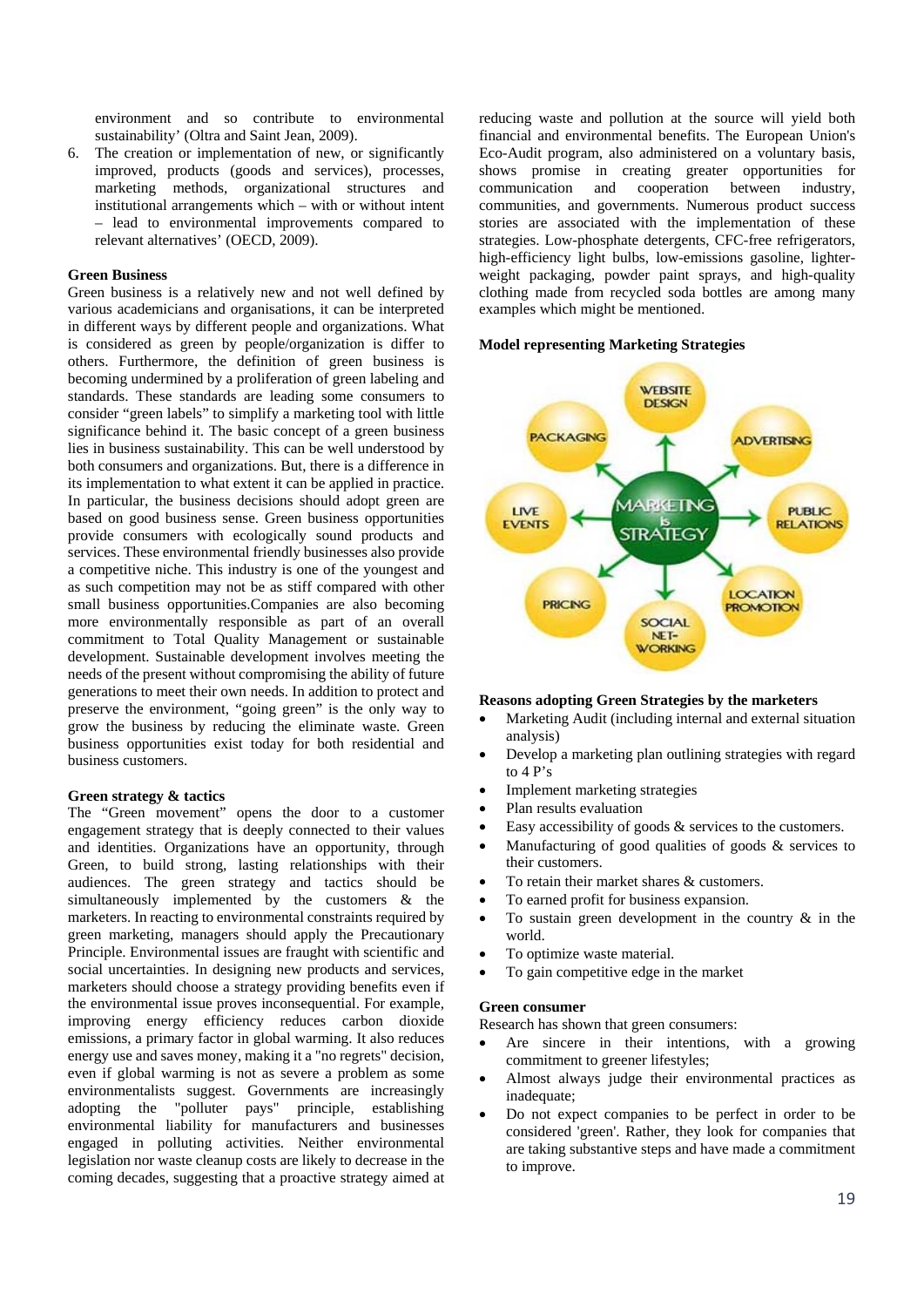However, they also:

- Tend to overstate their green behaviour, including the number of green products they actually use;
- Want environmental protection to be easy, and not to entail major sacrifices;
- Tend to distrust companies' environmental claims, unless they have been independently verified;
- Lack knowledge about environmental issues, and tend not to trust themselves to evaluate scientific information about environmental impacts. However, at the same time they are eager to learn, and this means that consumer education is one of the most effective strategies that entrepreneurs can use.

A green consumer is also defined by a peattie (2001,p.187-191) as someone who voluntarily engages in consumer practices that are regarded as environmentally friendly by marketing academics and practitioners.Green consumers are the unique segment of the market and play a key role in the life. Green consumerism is based on public awareness of pressing environmental issues. Green marketers hope to capitalize on this by developing strategies that allow consumers to integrate green products into their lifestyles. Many such efforts by green marketers have met with considerable success. The "organic" industry, for example, which specializes in the sale of organically based foods, health and nutritional products, and other green lifestyle items, saw its sales boom in the 1990s, from \$1 billion in 1991 to \$3.3 billion in 1996.So by this data we can conclude that how fastly the green business is growing in India.

# **Green marketing**

In simpler terms Green marketing consists of marketing products & services based on environmental factors. Companies involved in green marketing make decisions relating to the entire process of the company's products, such as methods of processing, packaging & distribution. Green marketing companies seek to go above and beyond traditional marketing by promoting environmental core values in the hope that consumers will associate these values with their company or brand. Engaging in these sustainable activities can lead to creating a product line that caters to a new target market. Also known as sustainable marketing, environmental marketing or ecological marketing.

# **Tools and techniques used in Green Marketing**

- Providing electronic statements or billing by e-mail.
- Offering downloadable publications to reduce print quantities and paper usage.
- Printing on recycled materials using processes such as waterless printing;
- Eliminating unnecessary packaging;
- Offering Webcasting as an alternative to live events to reduce representative's travel.

# **Methodology and Objectives**

It is an exploratory paper based on secondary data. The objective of this paper is:

- To highlight the green innovation.
- To find out reasons of adopting Green strategy by the marketers.

 To explain the tools and techniques used in Green Marketing

### **Time Frame Model of Green Marketing**



**Source:** Western European Time frame (www.wikepedia.org).

# **Conclusion**

It is no doubt to say that marketing in the  $21<sup>st</sup>$  century has changed phenomenal from its traditional marketing. Now both the marketers and the consumers are looking for innovative things which not only fulfil their requirements but sustain their environment also.Green marketing is based on the premise that businesses have a responsibility to satisfy human needs and desires while preserving the integrity of the natural environment. That this latter concern has been ignored throughout most of recorded human history does not mean it will be unimportant in the future. Indeed, there are significant indications that environmental issues will grow in importance over the coming years and will require imaginative and innovative redesign and reengineering of existing marketing efforts on the part of many businesses. Solutions to environmental problems can be characterized into roughly three categories: ethical, legal, and business (economic and technological). Long-term sustainability of the planet is likely to require some rather distinct changes in the ethical behavior of its human population. Barring a crisis, these changes will probably be a long time coming. Legislation is a useful tool for effecting social change; it has a tremendous advantage over moral persuasion in terms of speed and efficacy of implementation, although its results are not always as intended.

# **References**

- 1. Banerjee SB. Corporate Environmentalism and the Greening of Strategic Marketing: Implications for Marketing Theory and Practice. In Charter, M. & Polonski, M.J. (Eds.) Green Marketing: A Global Perspective on Greening Marketing Practice, Shffield: Greenleaf Publishing Limited, 1999, 16-41.
- 2. Chaudhary B, Tripathi S, Monga N. Green Marketing and CSR, International Journal of Research in Finance & Marketing. 2011, 1(6).
- 3. Davis JJ. A Blueprint for Green Marketing, Journal of Business Strategy 1991; 12(4):14-27.
- 4. Federal Trade Commission (FTC) Facts for Consumers: Sorting Out 'Green' Advertising Claims, US Federal Trade Commission, Washington, DC, 1999.
- 5. Jain SK, Kaur G. Green Marketing: An Indian Perspective, Decision 2004; 31(2):18-31.